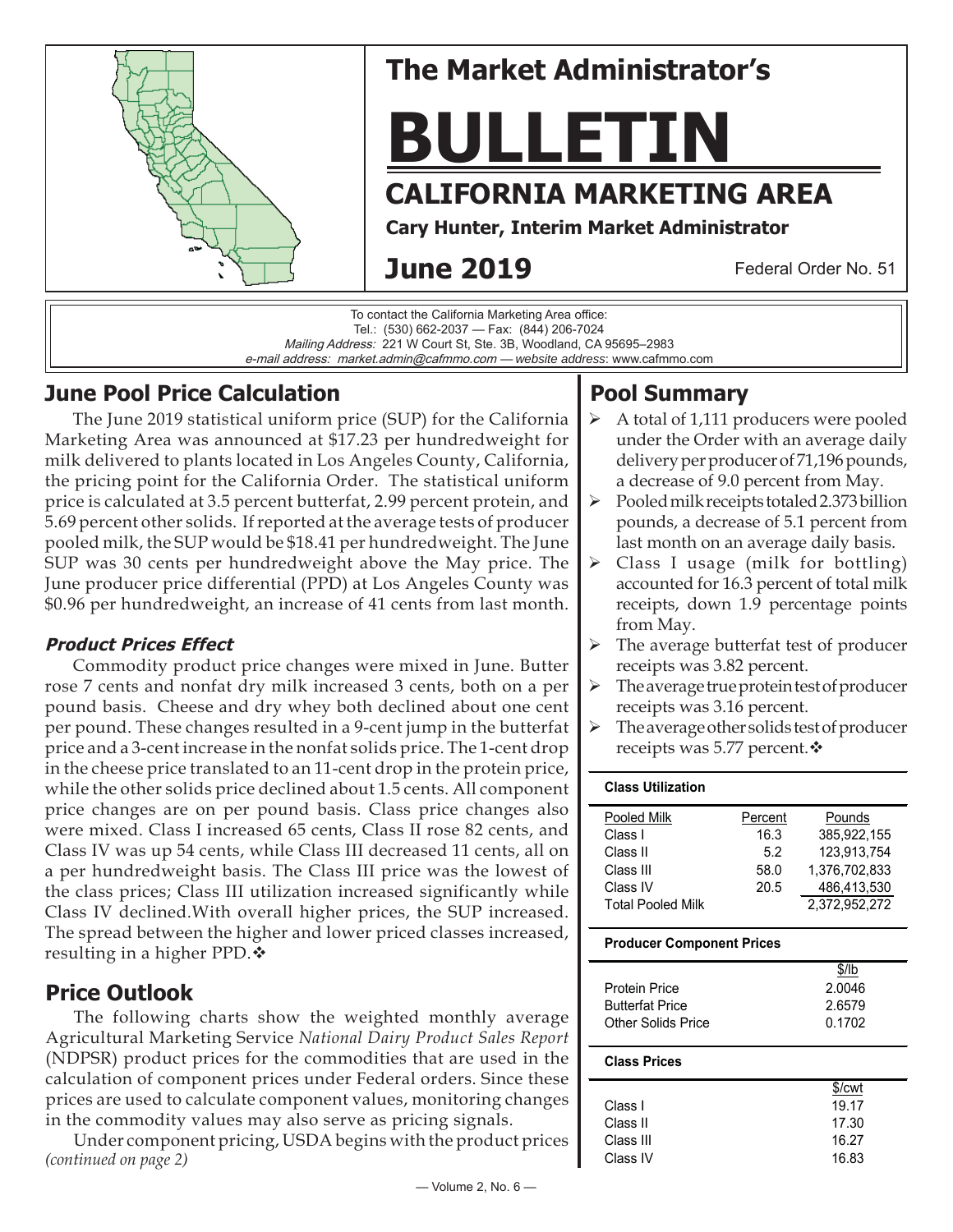#### **Price** (continued from page 1)

of cheese, butter, nonfat dry milk, and whey, calculated from weekly surveys conducted by USDA's Agricultural Marketing Service (AMS). From these prices USDA calculates the value for a pound of butterfat, protein, and other solids, forming the basis for what farmers are paid. These component values also are used by USDA to calculate per hundredweight class prices.

Stronger product prices (cheese, butter, and nonfat dry milk) are resulting in stronger Federal Order Class III and Class IV milk prices, and supporting higher overall Statistical Uniform prices. Chart 1 presents actual Class III

and Class IV prices and the projected prices for the remainder of 2019. Chart 2 presents actual and projected prices for three products; cheese, butter, and nonfat dry milk. In both charts, projected prices are based on Chicago Mercantile Exchange (CME) futures prices as settled on July 10, 2019.

#### increased to \$2.3663 per pound and was above the previous 5-year average of \$2.21 per pound for July. The CME spot butter price on July 10 closed at \$2.4075 per pound. CME Butter futures range from \$2.35 to \$2.43 per pound, from July through December.

#### **Butter**

A strong butter price continues to lend value to the Class IV milk price. NDPSR prices, which are used in Federal Order pricing, averaged \$2.3095 per pound from April through June. June's butter price



Monthly NDPSR cheese prices averaged \$1.5591 per pound over the first six months of 2019. The June 2019 price of \$1.6910 per pound is roughly 8 cents above the previous June price. As of July 10, the block and barrel cheese CME spot prices were \$1.7461 and \$1.6075 per

> pound, respectively. CME cheese futures through 2019 peak just above \$1.88 per pound during October, which would be about 23 cents higher than last year's peak monthly cheese price that occurred in September 2018.

#### **NFDM**

Monthly NDPSR nonfat dry milk (NFDM) prices averaged \$0.9854 for the first six months of 2019. During this period, the NFDM price averaged about 14 cents above its previous four-year average. The CME spot price for NFDM on July 10 was \$1.0375, and CME futures for NFDM climb to a peak of just over \$1.10 per pound in December. **❖** 



**Cheese**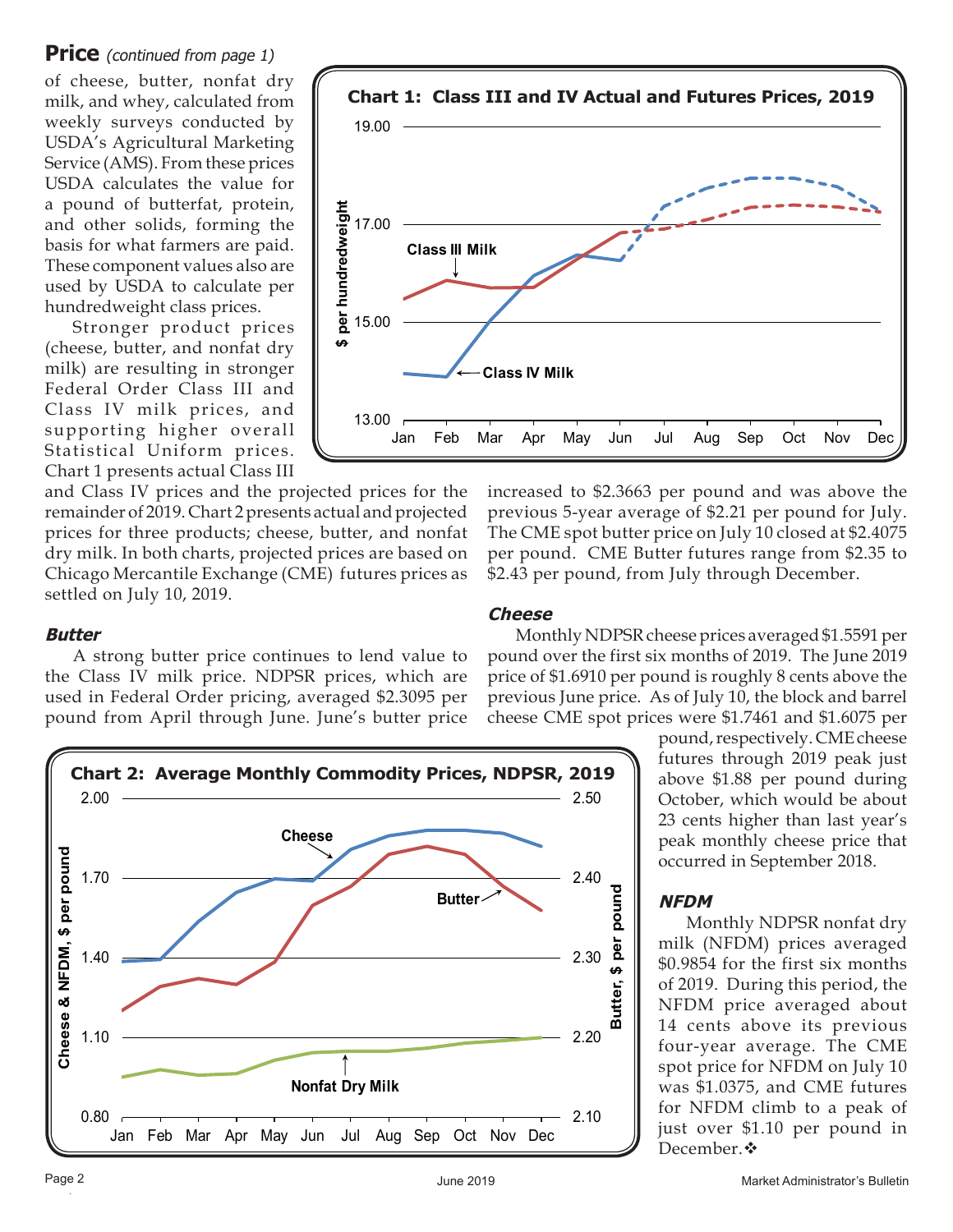## **Nonpool Plants Associated with California Milk Marketing Areea**

Last month's *Bulletin* included a map of pool handlers associated with the California Federal Milk Marketing Area (CFMMA). This month, the accompanying map shows 87 nonpool plants located in the state of California that were associated with the CFMMA for the month of May 2019. These include nonpool manufacturing plants that receive milk from pool handlers. Nonpool plants shown on the map are not fully regulated by any other Federal order. They do not have route disposition in a Federal order and may manufacture a variety of products.

When large swings occur in the volumes of Class III and IV utilized in the pool, as happened in March and June, milk moving to nonpool plants is the reason. Based on class prices, there is an economic incentive for handlers to pool or not pool milk with a certain class utilization.

Nonpool plants in California are spread out around the state, but tend to be clustered in certain areas. A large group exist in the Los Angeles County area, others in Tulare and Stanislaus counties, and another in the Sonoma region. Concentration is likely based on proximity to available milk, labor supplies, and markets.

In addition to the plants shown, there were 23 nonpool plants associated with the CFMMA in May 2019 located in states as nearby as Nevada and distant as Hawaii.



## **Pool Summary for All Federal Orders, January–June, 2018–2019**

|                                                                               |                          |                |                            |                     |                                  | <b>Producer Price</b>     | Statistical |       |
|-------------------------------------------------------------------------------|--------------------------|----------------|----------------------------|---------------------|----------------------------------|---------------------------|-------------|-------|
|                                                                               | <b>Federal Order</b>     |                | <b>Total Producer Milk</b> |                     | Differential#<br>Uniform Price#* |                           |             |       |
| Number                                                                        | Name                     | 2018           | 2019                       | Change <sup>^</sup> | 2018                             | 2019                      | 2018        | 2019  |
|                                                                               |                          | pounds         |                            | percent             |                                  | dollars per hundredweight |             |       |
|                                                                               | Northeast                | 13,828,136,453 | 13,562,910,378             | (1.9)               | 1.24                             | 2.03                      | 15.66       | 17.28 |
| 5                                                                             | Appalachian              | 2,932,291,911  | 2,719,416,766              | (7.3)               | N/A                              | N/A                       | 16.91       | 18.46 |
| 6                                                                             | Florida                  | 1,284,227,250  | 1,273,768,147              | (0.8)               | N/A                              | N/A                       | 19.04       | 20.56 |
|                                                                               | Southeast                | 2,764,331,329  | 2,601,656,551              | (5.9)               | N/A                              | N/A                       | 17.22       | 18.81 |
| 30                                                                            | <b>Upper Midwest</b>     | 16,654,140,274 | 18,581,244,661             | 11.6                | 0.14                             | 0.24                      | 14.55       | 15.49 |
| 32                                                                            | Central                  | 8,468,924,118  | 8,710,080,682              | 2.8                 | 0.11                             | 0.65                      | 14.52       | 15.90 |
| 33                                                                            | Mideast                  | 10,000,195,680 | 9,849,820,136              | (1.5)               | 0.40                             | 1.09                      | 14.82       | 16.34 |
| 51                                                                            | California <sup>^</sup>  | N/A            | 13,244,595,138             | N/A                 | N/A                              | 0.89                      | N/A         | 16.14 |
| 124                                                                           | Pacific Northwest        | 4,201,137,302  | 4,431,362,835              | 5.5                 | 0.06                             | 0.73                      | 14.47       | 15.98 |
| 126                                                                           | Southwest                | 6,769,239,468  | 7,232,764,807              | 6.8                 | 0.99                             | 1.49                      | 15.41       | 16.74 |
| 131                                                                           | Arizona                  | 2,671,113,511  | 2,610,780,867              | (2.3)               | N/A                              | N/A                       | 14.66       | 16.37 |
|                                                                               | All Market Total/Average | 69,573,737,296 | 84,818,400,968             | 21.9                | 0.49                             | 1.02                      | 15.73       | 17.10 |
| # Price at designated order location.<br>$N/A = Not applicable.$              |                          |                |                            |                     |                                  |                           |             |       |
| ^ California Milk Marketing Area (F.O. 51) became effective November 1, 2018. |                          |                |                            |                     |                                  |                           |             |       |